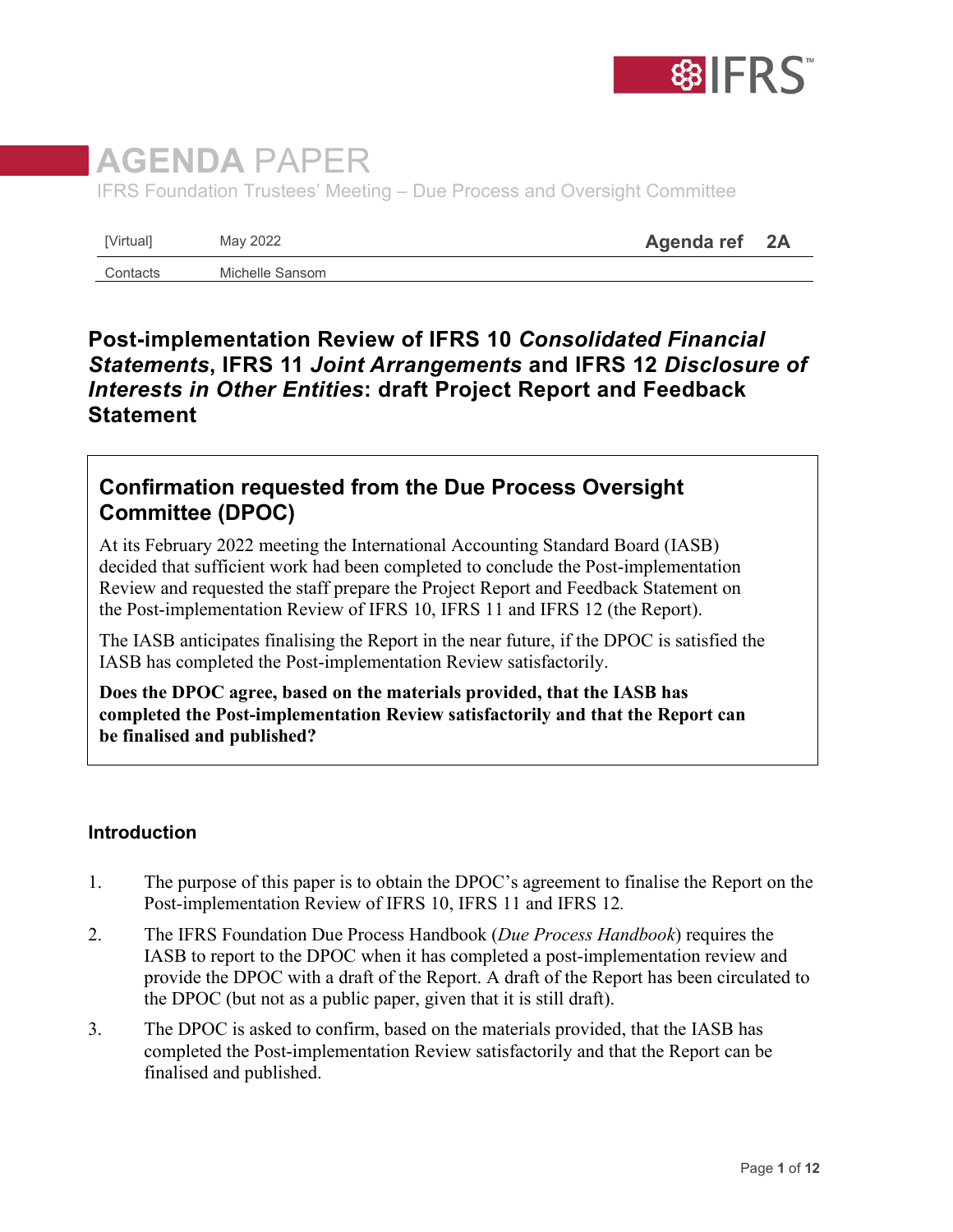### **Background**

- 4. Paragraphs 6.48 to 6.59 of the *Due Process Handbook* require the IASB to conduct a post-implementation review of each new Standard or major amendment to a Standard. Each review has two phases:
	- (a) The first phase involves an initial identification and assessment of the matters to be examined, which are then the subject of a public consultation by the IASB in the form of a request for information.
	- (b) In the second phase, the IASB considers the comments it has received from the request for information along with the information it has gathered through other consultative activities. On the basis of that information, the IASB presents its findings and sets out the steps it plans to take, if any, as a result of the review.
- 5. IFRS 10, IFRS 11 and IFRS 12 were issued in 2011 and became effective for annual periods beginning on or after [1](#page-1-0) January 2013.<sup>1</sup> When developing the Standards, the IASB aimed to:
	- (a) develop a control model as the single basis for consolidation and robust guidance for applying that control model to situations in which it proved difficult for an entity to assess control;
	- (b) establish a principle applicable to all joint arrangements that the accounting faithfully reflects the economic phenomena that it purports to represent—that is, a party's rights and obligations arising from the joint arrangements; and
	- (c) enable users of financial statements to evaluate the nature of and risks associated with an investor's interests in other entities, including joint arrangements, associates and structured entities.
- 6. The objective of this Post-implementation Review was to assess the effects of the requirements on users of financial statements, preparers and auditors. In particular, the IASB aimed to assess whether:
	- (a) an entity applying the requirements of a Standard produces financial statements that faithfully portray the entity's financial position and performance, and whether this information helps users of financial statements to make informed economic decisions;
	- (b) areas of the Standard pose challenges;
	- (c) areas of the Standard could result in inconsistent application; and
	- (d) unexpected costs arise when applying or enforcing the requirements of the Standard, or when using or auditing information the Standard requires an entity to provide.

<span id="page-1-0"></span> $1$  The European Union adopted the Standards with an effective date of 1 January 2014.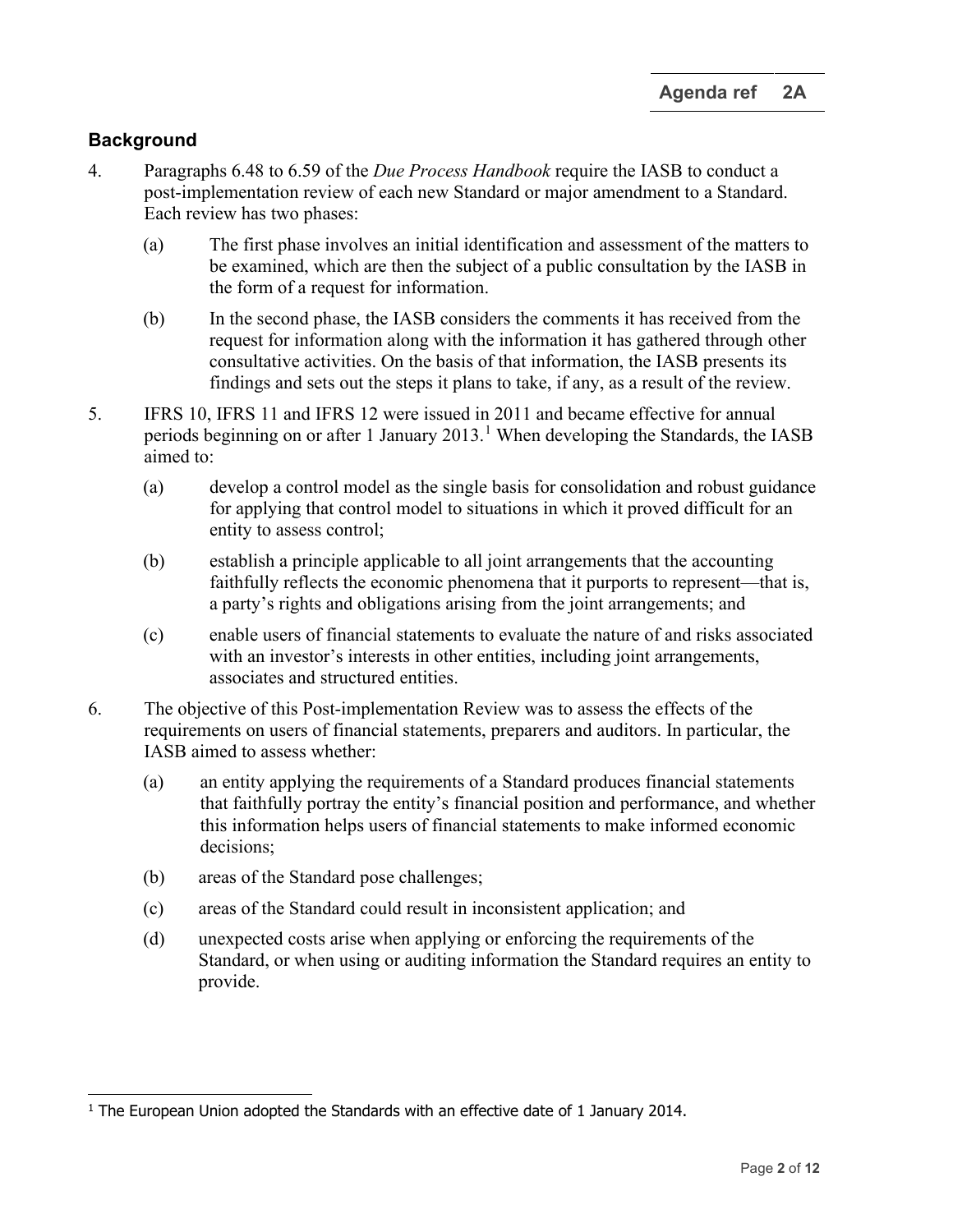#### **How the Post-implementation Review was conducted**

- 7. The Post-implementation Review commenced in September 2019. At its September 2019 meeting the IASB discussed the planned outreach activities in the first phase of the Postimplementation Review.
- 8. In the first phase of the Post-implementation Review the IASB members and staff held over 30 meetings with a broad range of stakeholders to understand and gather evidence on the experience of implementing and applying the Standards. Stakeholders consulted included investors, preparers, regulators, auditors and standard-setters and the IFRS consultative bodies (Capital Markets Advisory Committee, Global Preparers Forum, Emerging Economies Group, Accounting Standards Advisory Forum), and the IFRS Interpretations Committee. Overall, stakeholders said the Standards are working well.
- 9. As part of the first phase of the Post-implementation Review an academic literature review was conducted to understand empirical evidence on implementation and application of the Standards.
- 10. The IASB decided, at its April 2020 meeting, to proceed to the second phase of the Postimplementation Review and publish a request for information. Based on the evidence gathered in the first phase, the IASB decided to focus the request for information on particular matters of the Standards.**[2](#page-2-0)**
- 11. The Request for Information *Post-implementation Review of IFRS 10* Consolidated Financial Statements*, IFRS 11* Joint Arrangements *and IFRS 12* Disclosure of Interests in Other Entities was published on 9 December 2020, with comments due on 10 May 2021 (a 150-day comment period).
- 12. During the comment period, IASB members and/or the staff:
	- (a) held over 30 outreach meeting or calls with stakeholders—consulting again with the IASB's consultative bodies;
	- (b) updated the academic literature review; and
	- (c) examined the disclosures provided by entities applying IFRS 12 in a desk-top review of a sample of financial statements.
- 13. The IASB received 84 comment letters on the Request for Information. Appendix B of this paper sets out the distribution of respondents by stakeholder type and by geographical region.
- 14. The IASB discussed the feedback summary on the comment letters, together with an update to the academic literature review and a summary of outreach, at its meeting in July  $2021.<sup>3</sup>$  $2021.<sup>3</sup>$  $2021.<sup>3</sup>$

<span id="page-2-0"></span><sup>&</sup>lt;sup>2</sup> A list of the matters can be found in [Agenda Paper](https://www.ifrs.org/content/dam/ifrs/meetings/2020/april/iasb/ap7a-pir-of-ifrs-10-ifrs-11-and-ifrs-12.pdf) 7A at the IASB's April 2020 meeting.

<span id="page-2-1"></span><sup>&</sup>lt;sup>3</sup> Agenda Paper discussed at the IASB's July 2021 meeting can be accessed [here.](https://www.ifrs.org/news-and-events/calendar/2021/july/international-accounting-standards-board/)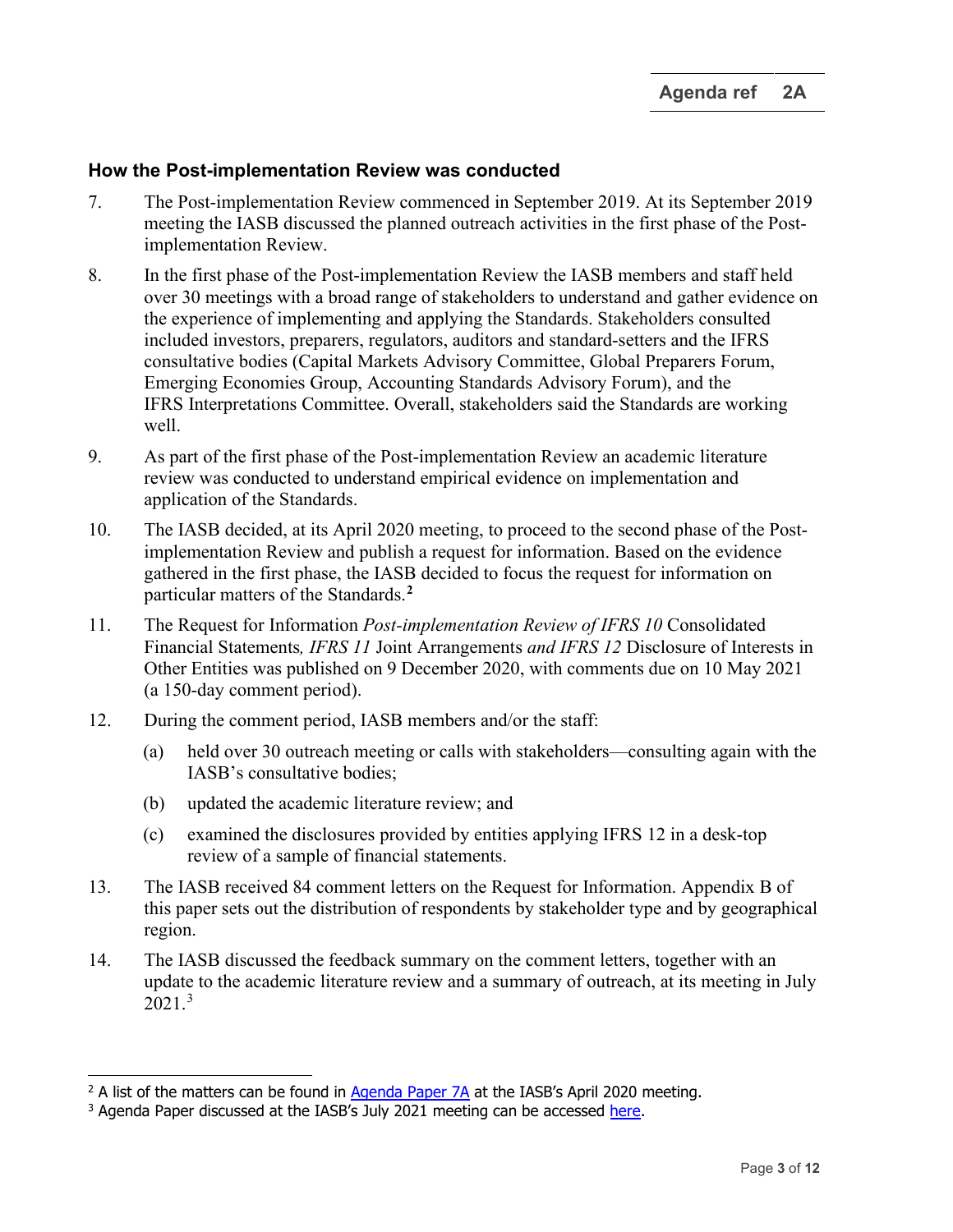- <span id="page-3-1"></span>15. In October 2021, November 2021 and February 2022, the IASB considered the findings from the second phase to decide what, if any, action to take.
- 16. At its February 2022 meeting the IASB decided that sufficient work has been completed to conclude the Post-implementation Review and requested the staff to prepare the Report.<sup>[4](#page-3-0)</sup> The IASB expects to publish the Report in June 2022.
- 17. Appendix A of this paper sets out the due process steps followed in the Postimplementation Review.

#### **Findings from the Post-implementation Review**

- 18. The IASB concluded, based on the analysis of the feedback gathered in the Postimplementation Review, that the Standards have met their objective and that:
	- (a) IFRS 10—using the control model as the single basis for consolidation, including guidance for applying that model to situations in which it can be difficult for an entity to assess control, enables entities to determine whether they control another entity;
	- (b) IFRS 11—classifying joint arrangements based on a party's rights and obligations provides a faithful representation of an entity's interest in a joint arrangement; overcoming previous impediments to financial reporting which classified joint arrangements based on legal structure and permitted an entity a choice on accounting for jointly controlled entities;
	- (c) IFRS 12—the information provided in accordance with IFRS 12 enables users of financial statements to evaluate the nature of, and risks associated with an investor's interests in other entities, including joint arrangements, associates and structured entities; and
	- (d) the implementation and application of IFRS 10, IFRS 11 and IFRS 12, did not give rise to substantial unexpected costs.
- 19. At is January 2022 meeting the IASB discussed a two-step approach to responding to matters arising from a post-implementation review. For this Post-implementation Review, the IASB assessed *whether* matters arising from this post-implementation review warrant further action and how such matters should be *prioritised*. The IASB decided that the characteristics of a matter that determine prioritisation are:
	- (a) the matter has substantial consequences.
	- (b) the matter is pervasive.
	- (c) the IASB or the IFRS Interpretations Committee can respond to the matter.
	- (d) the benefits of any action would be expected to outweigh the costs. This would include considering the extent of disruption and operational costs from change and the importance of the matter to users of financial statements.

<span id="page-3-0"></span><sup>&</sup>lt;sup>4</sup> Agenda paper 7A discussed at the IASB's February 2022 meeting can be accessed [here.](https://www.ifrs.org/content/dam/ifrs/meetings/2022/february/iasb/ap7a-next-step-pir-ifrs-10-11-12.pdf)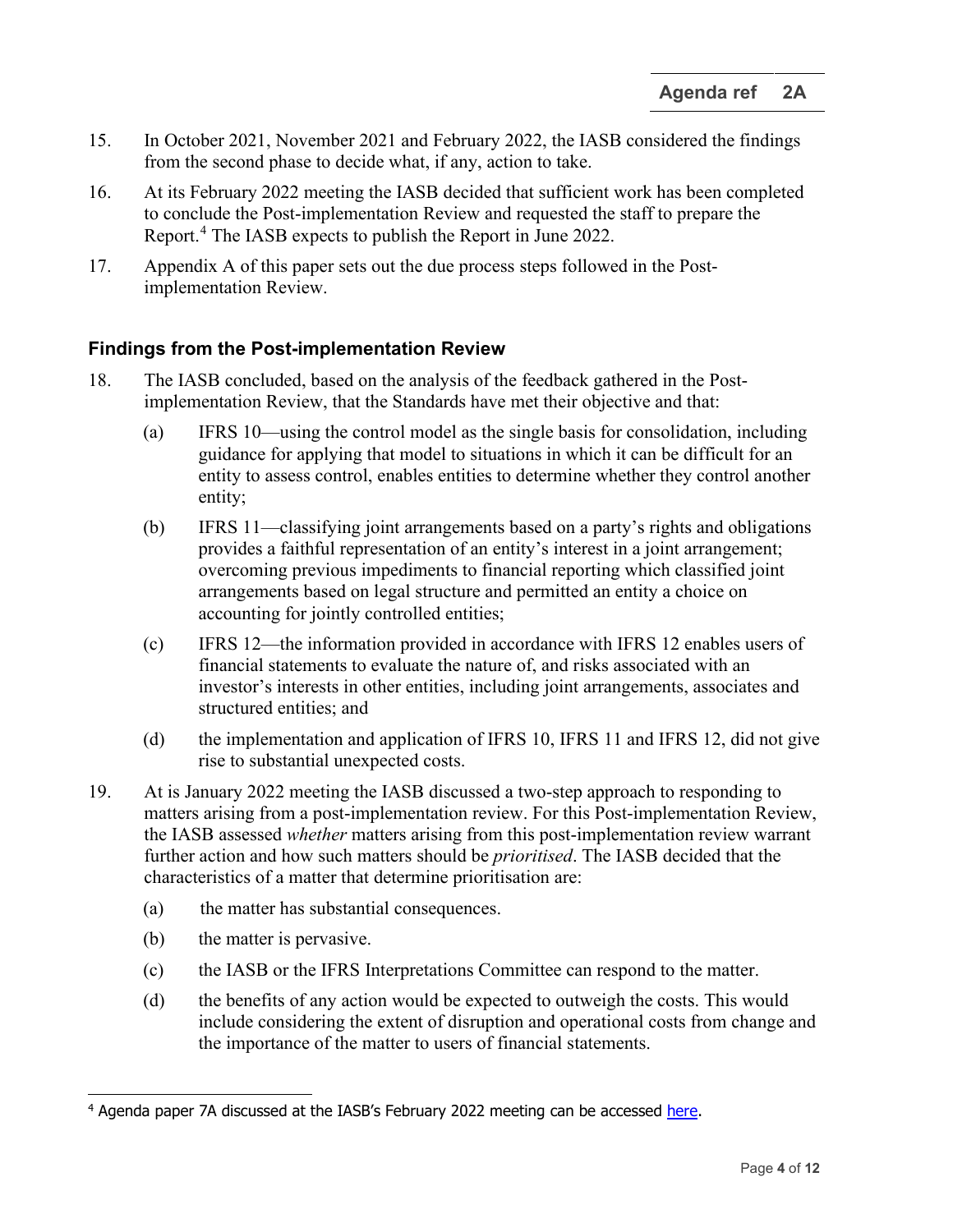- 20. The IASB evaluated the evidence gathered in the second phase of the Postimplementation Review of IFRS 10, IFRS 11 and IFRS 12. Applying the approach discussed at its January 2022 meeting and reported at the March 2022 DPOC meeting, the IASB assessed there were no matters that required immediate action (high priority) or matters that should be added to the research pipeline (medium priority).<sup>[5](#page-4-0)</sup> The IASB assessed that five matters to be of low priority, to be explored if identified as a priority in the next agenda consultation:
	- (a) subsidiaries that are investment entities;
	- (b) transactions that change the relationship between an investor and an investee;
	- (c) transactions that involve 'corporate wrappers';
	- (d) collaborative arrangements outside the scope of IFRS 11; and
	- (e) additional disclosures about interests in other entities.
- <span id="page-4-1"></span>21. The IASB observed only some of the characteristics for determining prioritisations were present, specifically:
	- (a) for investment entities that are subsidiaries themselves, information is only lost for multi-layered group structures and the loss of information can be compensated for by voluntary disclosure.
	- (b) IFRS Accounting Standards do not provide guidance for all transactions that alter the relationship between an investor and an investee. However, the IASB found that the transactions identified by respondents occur infrequently and, therefore, did not assess the matter to be pervasive.
	- (c) the concerns of stakeholders regarding transactions that involve 'corporate wrappers' extend beyond the scope of this Post-implementation Review and include other IFRS Accounting Standards. The IASB was also concerned whether it could satisfactorily address this matter.
	- (d) collaborative arrangements outside the scope of IFRS 11 were only observed in some industries.
	- (e) although users had called for improved disclosure of interest in other entities the overall feedback was that the disclosure requirements in IFRS 12 enable entities to meet the disclosure objective of IFRS 12.
- 22. The IASB decided not to take further action on other matters, including responding to calls for further guidance on IFRS 10 and IFRS 11. The IASB also acknowledged the need to balance the costs of developing and implementing guidance with the benefits of introducing new requirements. On balance, the IASB decided that, if stakeholders need further guidance, they could submit application questions to the IFRS Interpretations Committee.

<span id="page-4-0"></span><sup>&</sup>lt;sup>5</sup> The paper reported at the March 2022 DPOC can be accessed [here.](https://www.ifrs.org/content/dam/ifrs/meetings/2022/march/dpoc/ap1b-dpoc-iasb-technical-activities.pdf)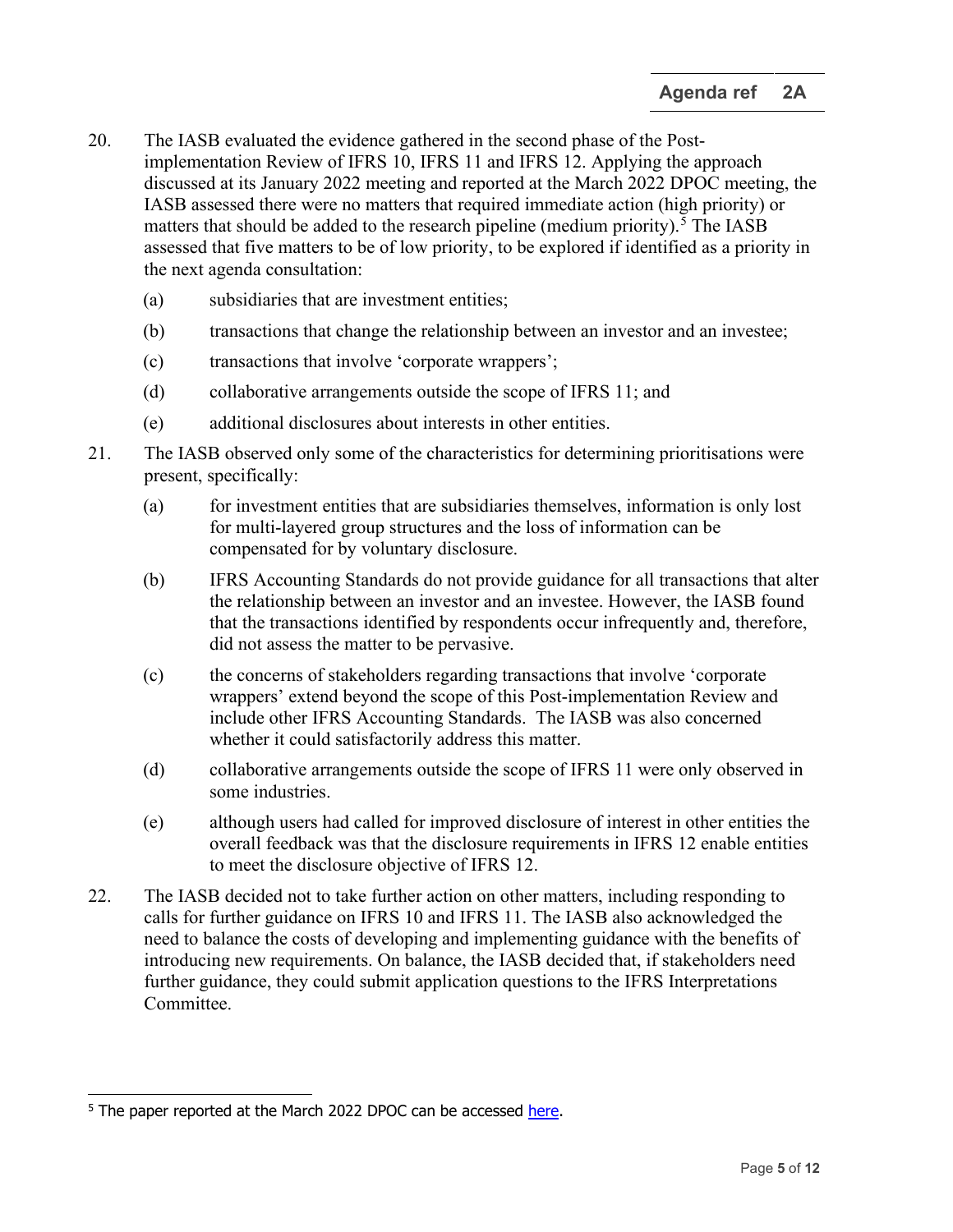# **Appendix A—Confirmation of Due Process Steps**

**Table A1—Due Process Steps**

| <b>Step</b>                | <b>Required/</b><br>optional Due<br><b>Process step</b> | <b>IASB</b>                             | <b>DPOC</b>                           |
|----------------------------|---------------------------------------------------------|-----------------------------------------|---------------------------------------|
| Timetable for the          | Required                                                | The IASB added the Post-implementation  | The DPOC were informed in October     |
| Post-                      |                                                         | Review to its work plan in September    | 2019 that the work on the first phase |
| implementation             |                                                         | 2019. The IASB discussed the purpose of | of the Post-implementation Review     |
| <b>Review established.</b> |                                                         | the first phase and the timetable.      | had commenced.                        |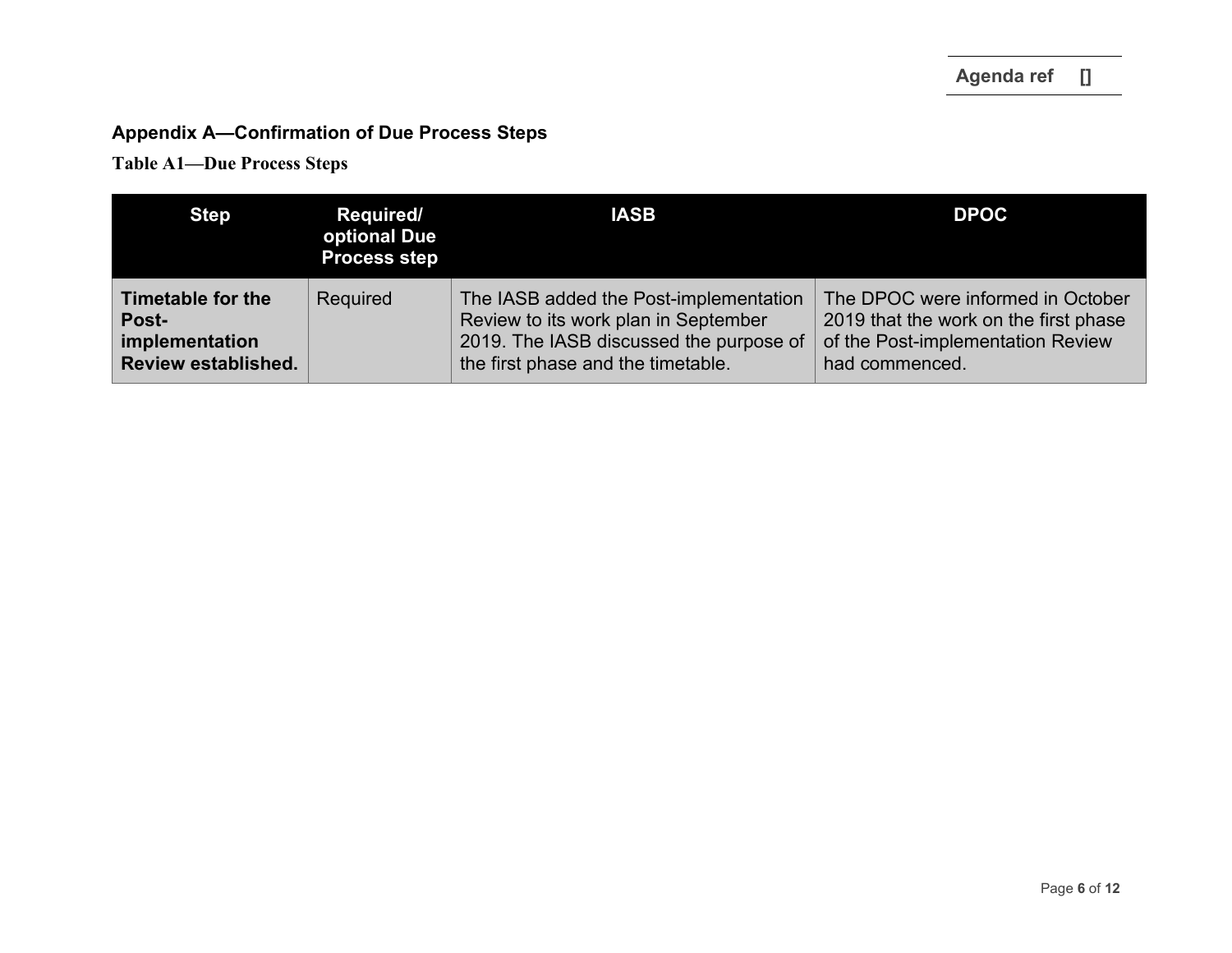| <b>Step</b>                                                                                                                                                  | Required/<br>optional Due<br><b>Process step</b> | <b>IASB</b>                                                                                                                                                                                                                                                                                                                                                                                                                                                                                                        | <b>DPOC</b>                                                                                                                                                                                                   |
|--------------------------------------------------------------------------------------------------------------------------------------------------------------|--------------------------------------------------|--------------------------------------------------------------------------------------------------------------------------------------------------------------------------------------------------------------------------------------------------------------------------------------------------------------------------------------------------------------------------------------------------------------------------------------------------------------------------------------------------------------------|---------------------------------------------------------------------------------------------------------------------------------------------------------------------------------------------------------------|
| <b>Establishment of</b><br>scope, including<br>identifying the<br>important or<br>contentious issues<br>that arose during<br>development of the<br>Standard. | Required                                         | In the first phase, over 20 meetings were<br>held with stakeholders including<br>preparers, auditors, investors, standard-<br>setters and regulators. This included<br>meetings with the IFRS Interpretations<br>Committee and the IASB's consultative<br>bodies. The history of the development of<br>the Standards together with matters<br>subsequently brought to the attention of<br>the IASB and/or the IFRS Interpretations<br>Committee were analysed to identify the<br>important and contentious issues. | The DPOC were informed of progress<br>in its June 2020 meeting; including<br>the work undertaken in the first phase<br>and the matters needing further<br>examination through the Request for<br>Information. |
|                                                                                                                                                              |                                                  | The IASB also performed an academic<br>literature review to understand empirical<br>evidence on implementation and<br>application of the Standards.                                                                                                                                                                                                                                                                                                                                                                |                                                                                                                                                                                                               |
|                                                                                                                                                              |                                                  | The IASB identified matters it considered<br>warranted further examination at its April<br>2020 meeting.                                                                                                                                                                                                                                                                                                                                                                                                           |                                                                                                                                                                                                               |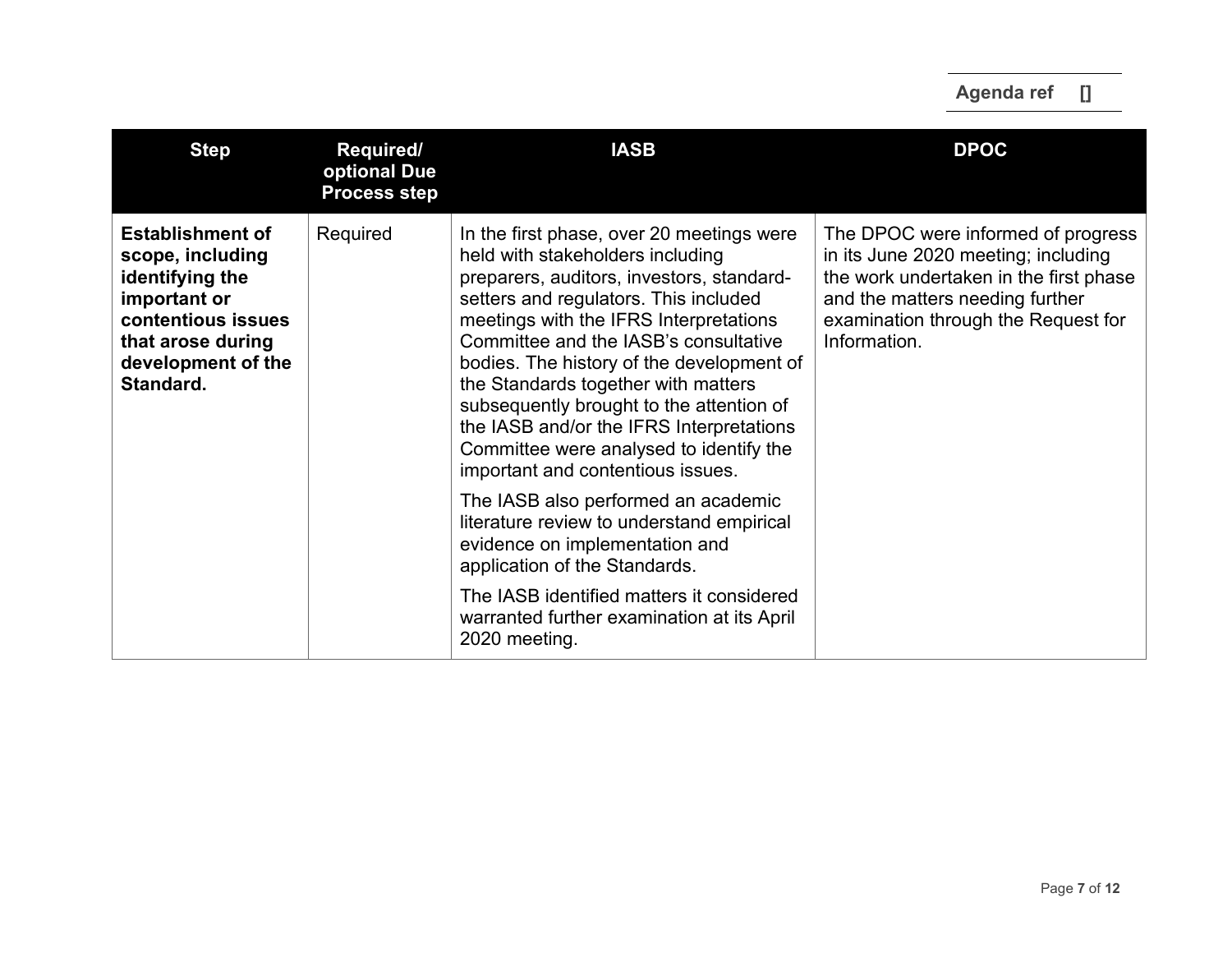| <b>Step</b>                                                                                                                                                     | Required/<br>optional Due<br><b>Process step</b> | <b>IASB</b>                                                                                                                    | <b>DPOC</b>                                                                                                                                              |
|-----------------------------------------------------------------------------------------------------------------------------------------------------------------|--------------------------------------------------|--------------------------------------------------------------------------------------------------------------------------------|----------------------------------------------------------------------------------------------------------------------------------------------------------|
| <b>After the initial</b><br>assessment, one of<br>two routes may be<br>taken:                                                                                   | Required                                         | The IASB decided at its November 2020<br>meeting to publish a request for<br>information with a comment period of 150<br>days. | The DPOC were informed in March<br>2021 that the Request for Information<br>was published with a comment period<br>of 150 days. This was longer than the |
| $\bullet$ a request for<br>information<br>published to<br>invite public<br>comment, with<br>appropriate<br>response period;<br><b>or</b>                        |                                                  |                                                                                                                                | 120 days minimum specified by the<br>Due Process Handbook to assist<br>stakeholders in the light of challenges<br>arising from the covid-19 pandemic.    |
| on the basis of<br><i>its</i> initial<br>assessment, the<br><b>IASB may decide</b><br>that it would be<br>premature to<br>undertake a<br>review at the<br>time. |                                                  |                                                                                                                                |                                                                                                                                                          |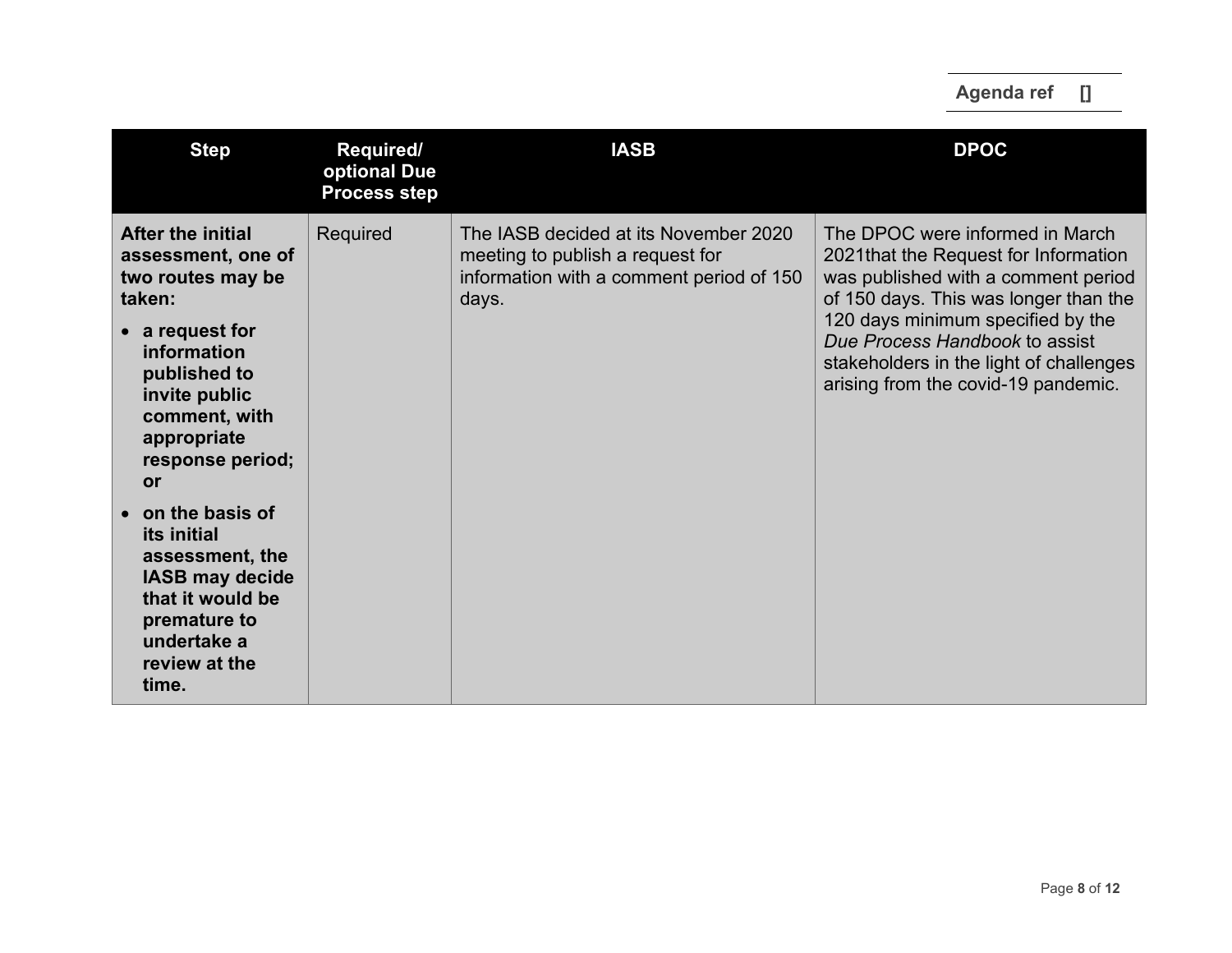| <b>Step</b>                                                                                                                                                                                                                                                                                                                                                                                | Required/<br>optional Due<br><b>Process step</b> | <b>IASB</b>                                                                                                                                                                                                                                                                                                                                                                                                                                                                                                                                                                    | <b>DPOC</b>    |
|--------------------------------------------------------------------------------------------------------------------------------------------------------------------------------------------------------------------------------------------------------------------------------------------------------------------------------------------------------------------------------------------|--------------------------------------------------|--------------------------------------------------------------------------------------------------------------------------------------------------------------------------------------------------------------------------------------------------------------------------------------------------------------------------------------------------------------------------------------------------------------------------------------------------------------------------------------------------------------------------------------------------------------------------------|----------------|
| The IASB considers<br>whether it is<br>necessary to<br>supplement the<br>findings from the<br><b>Request for</b><br><b>Information with</b><br>other evidence,<br>such as an analysis<br>of financial<br>information, a<br>review of academic<br>or other related<br>research on the<br>implementation of<br>the Standard being<br>reviewed, or<br>consultations with<br>relevant parties. | Optional                                         | At its November 2020 meeting, the IASB<br>discussed an agenda paper describing<br>possible additional activities to<br>supplement the findings from the Request<br>for Information and decided that such<br>additional activities should include:<br>an update to the academic literature<br>$\bullet$<br>review;<br>targeted consultation with various<br>$\bullet$<br>stakeholders on matters in the<br>Request for Information; and<br>a desk-top review of financial<br>$\bullet$<br>statements to look at disclosures<br>provided by entities applying<br><b>IFRS 12.</b> | Not applicable |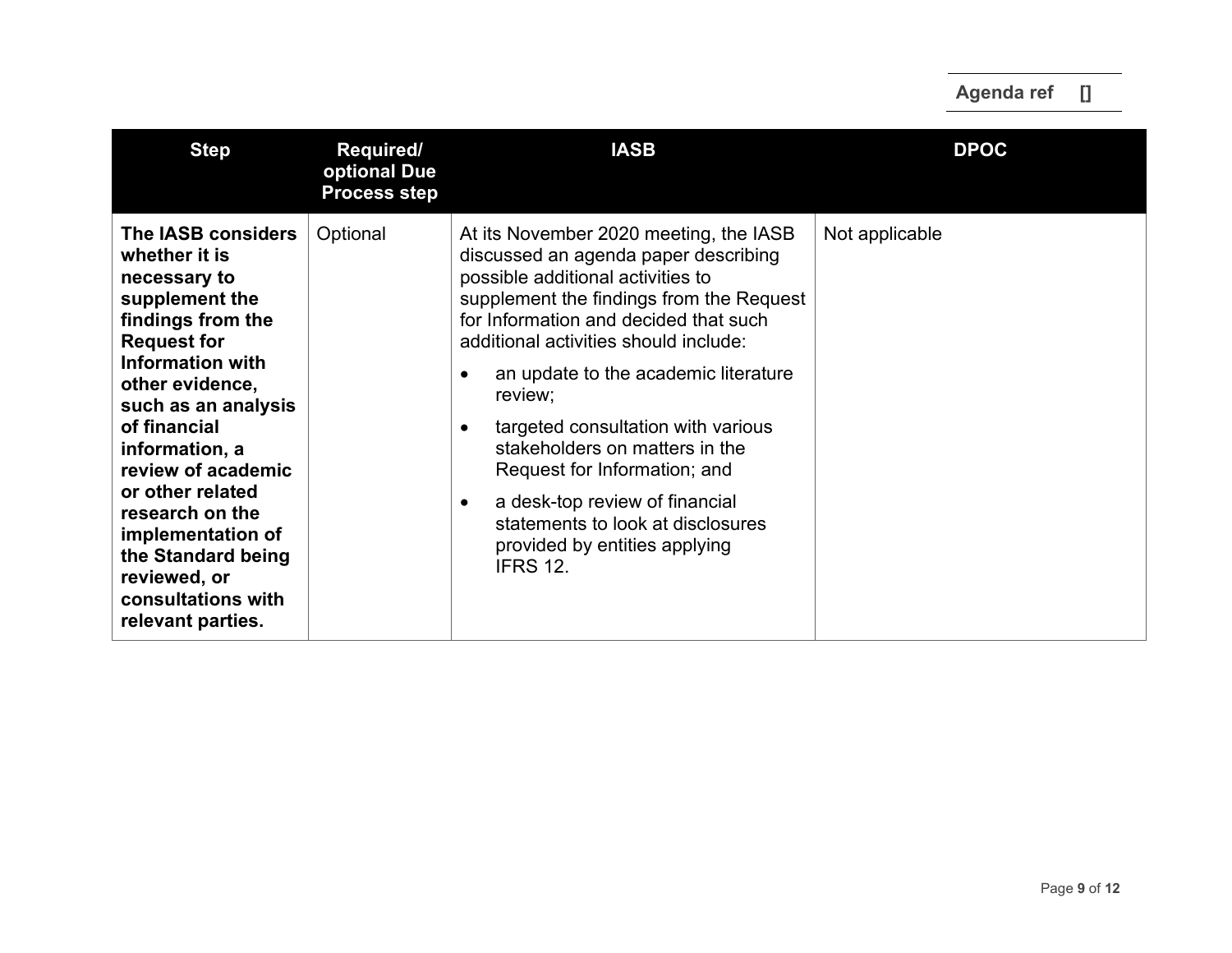| <b>Step</b>                                                                                                                                                                                                                | Required/<br>optional Due<br><b>Process step</b> | <b>IASB</b>                                                                                                                                                                                                                                                                                                                                                                                                           | <b>DPOC</b>                                                                                                                                  |
|----------------------------------------------------------------------------------------------------------------------------------------------------------------------------------------------------------------------------|--------------------------------------------------|-----------------------------------------------------------------------------------------------------------------------------------------------------------------------------------------------------------------------------------------------------------------------------------------------------------------------------------------------------------------------------------------------------------------------|----------------------------------------------------------------------------------------------------------------------------------------------|
| <b>Project teams</b><br>analyse and<br>summarise<br>comment letters for<br>the IASB's<br>consideration. The<br><b>IASB posts all</b><br>comment letters in<br>relation to the<br><b>Request for</b><br>information online. | Required                                         | The IASB discussed the evidence<br>gathered in the second phase at its July<br>2021 meeting. This included:<br>feedback from the Request for<br>$\bullet$<br>Information;<br>the updated academic literature<br>$\bullet$<br>review; and<br>feedback summary from outreach.<br>$\bullet$<br>All comment letters and summaries of the<br>feedback were posted on the project<br>page on the IFRS Foundation's website. | The DPOC were informed, at its<br>October 2021 meeting, that the IASB<br>had discussed the feedback summary<br>at its July 2021 meeting.     |
| Follow up action<br>after concluding the<br>Post-<br>implementation<br><b>Review</b>                                                                                                                                       | Required                                         | In October 2021, November 2021 and<br>February 2022, the IASB discussed what<br>action, if any, it should take after<br>concluding the Post-implementation<br>Review.<br>The IASB's decision is summarised in<br>paragraphs 18–22 of this paper.                                                                                                                                                                      | The DPOC were informed in March<br>2022 about the IASB's decision not to<br>add projects to the work plan of active<br>or research projects. |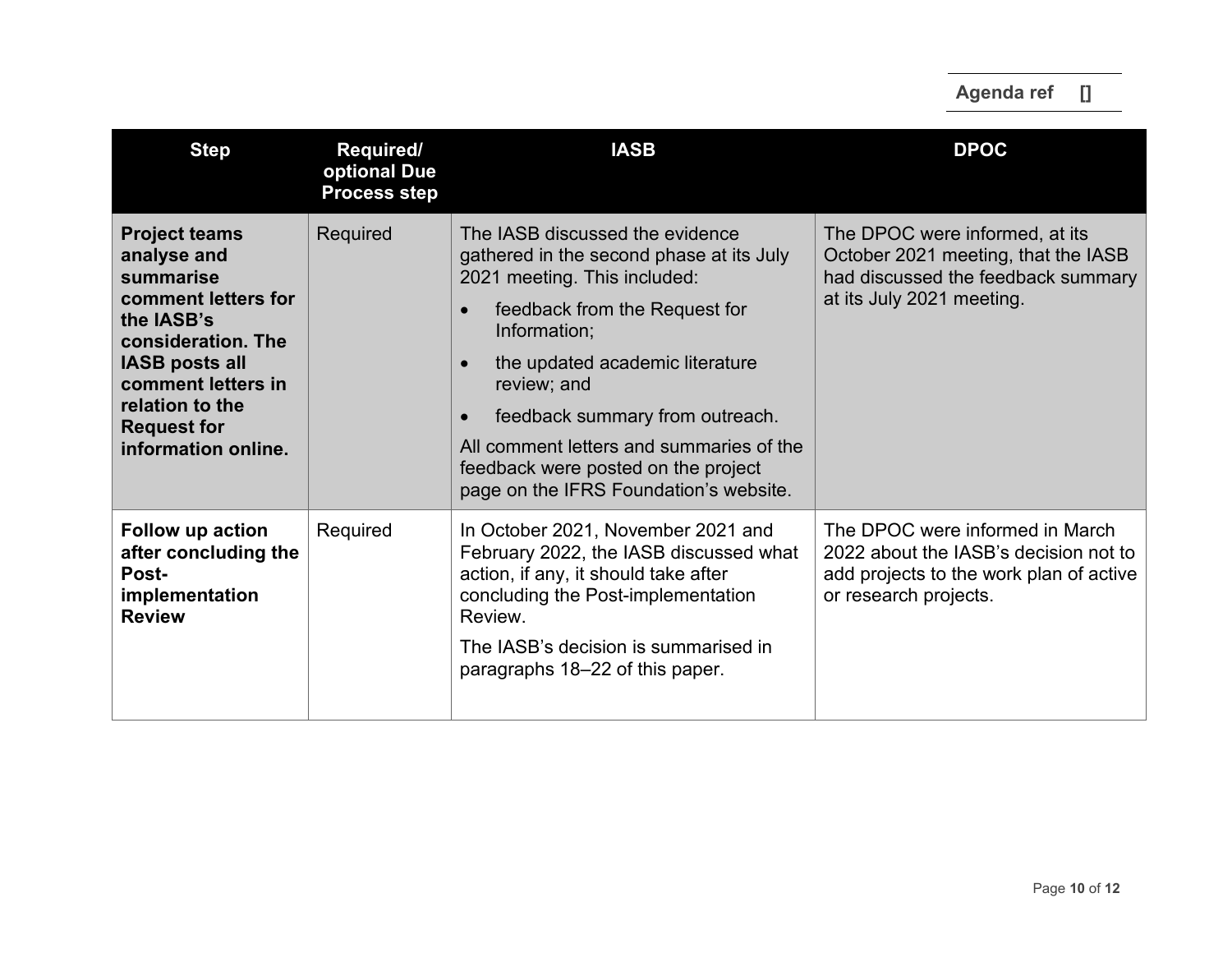| <b>Step</b>                                                                                                                                                                                                                                        | <b>Required/</b><br>optional Due<br><b>Process step</b> | <b>IASB</b>                                                                                                                                                                                                                                                                        | <b>DPOC</b>                                                                                                                                                             |
|----------------------------------------------------------------------------------------------------------------------------------------------------------------------------------------------------------------------------------------------------|---------------------------------------------------------|------------------------------------------------------------------------------------------------------------------------------------------------------------------------------------------------------------------------------------------------------------------------------------|-------------------------------------------------------------------------------------------------------------------------------------------------------------------------|
| <b>IASB meetings are</b><br>held in public and<br>papers are publicly<br>available, All<br>decisions are made<br>in a public session.                                                                                                              | Required                                                | The Post-implementation Review was<br>discussed at public IASB meetings held<br>between September 2019 to February<br>2021. Meeting papers were posted within<br>deadlines.<br>The project page on the IFRS<br>Foundation's website has been<br>maintained throughout the project. | The DPOC was informed about<br>progress on the Post-implementation<br>Review at its meetings in October<br>2019, June 2020, March 2021,<br>October 2021 and March 2022. |
| The IASB presents<br>its findings in a<br>public report.                                                                                                                                                                                           | Required                                                | The draft report has been circulated to<br>the DPOC.                                                                                                                                                                                                                               | The DPOC is asked to confirm that<br>the IASB may finalise the Report at<br>this meeting.                                                                               |
| <b>Recommendations</b><br>to DPOC about<br>changes to the<br><b>IASB's procedures</b><br>(such as how the<br>effects of a<br><b>Standard should be</b><br>assessed or<br>additional steps<br>that should be<br>taken in developing<br>a Standard). | Optional                                                | None identified.                                                                                                                                                                                                                                                                   | Not applicable                                                                                                                                                          |